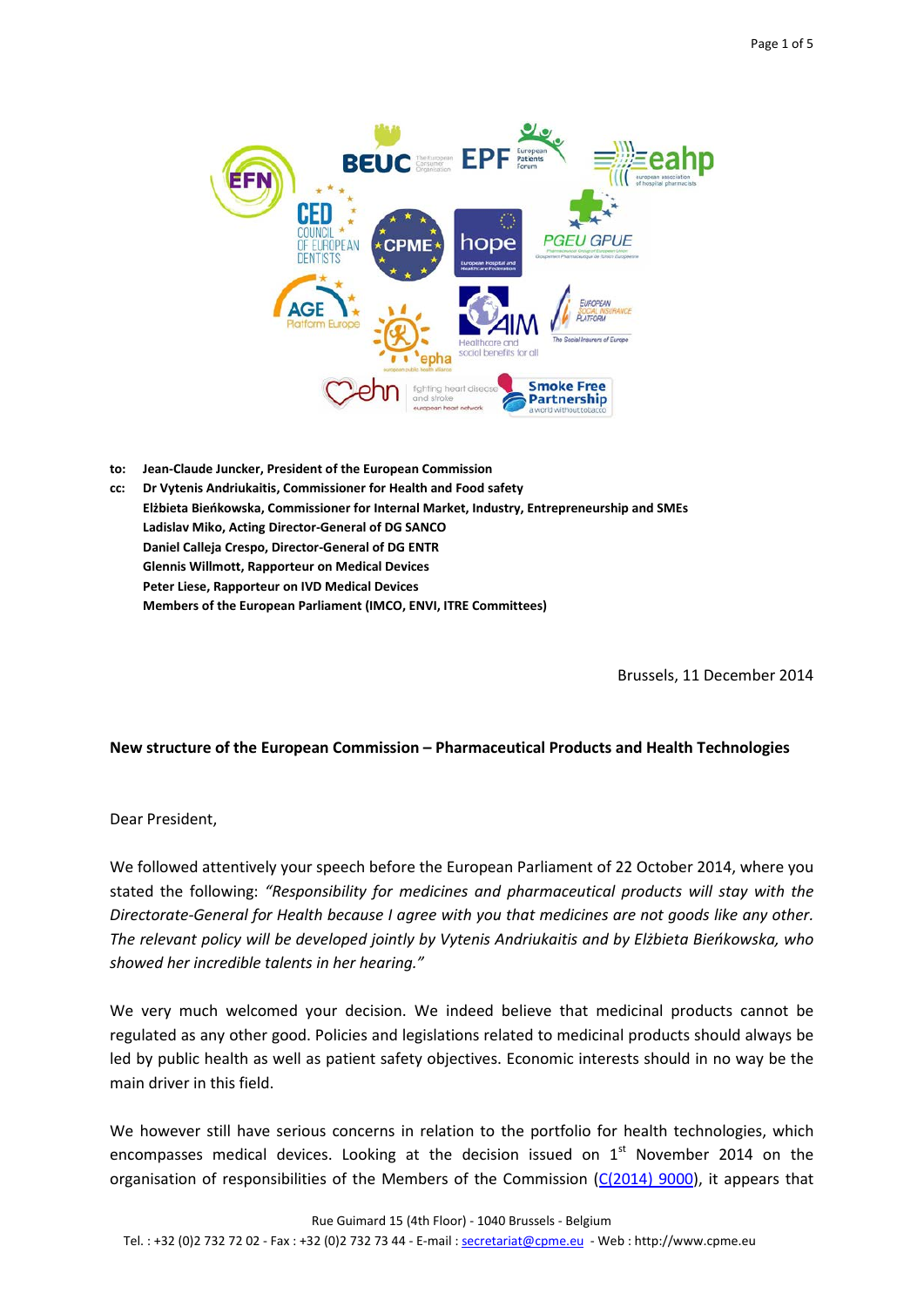Unit SANCO B2 (Health Technology and Cosmetics) will be moved to DG ENTR. As for medicinal products, we believe that the Health Directorate-General is best placed to ensure health technologies are regulated in the interest of patients' safety and public health. Pharmaceuticals and health technologies are of equal importance in the provision of care and should not be treated differently.

Over the past years, numerous scandals and controversies over faulty medical devices have shown the need to maintain a health and safety perspective over an economic growth perspective<sup>[1](#page-0-0)</sup>. Ensuring that these technologies are efficient and safe to use is of utmost importance and we insist that this competence is left in the hands of Dr Vytenis Andriukaitis, Commissioner for Health.

We already raised our concerns jointly with other European Health NGOs in an [open letter](http://www.epha.org/a/6212) addressed to you on 28 October 2014. We reiterate our plea to keep the portfolio of health technologies in the Directorate-General for Health. We call on your Commission to put the health of European citizens before economic interests.

Sincerely,

Katin Fjerdsted - BM

Dr Katrín Fjeldsted RA Birgit Beger

List of signatories in alphabetical order:

CPME President CPME Secretary General



**AGE Platform Europe** is a European network of more than 150 organisations of and for people aged 50+ representing directly over 40 million older people in Europe. Our work focuses on a wide range of policy areas that impact on older and retired people. These include issues of antidiscrimination, employment of older workers and active ageing, social protection, pension reforms, social inclusion, health, elder abuse, intergenerational solidarity, research, accessibility of public transport and of the build environment, and new technologies. AGE Platform Europe takes also active part in several EU projects. The purpose of our work is to voice and promote the interests of the 190 million inhabitants aged 50+ in the European Union and to raise awareness of the issues that concern them most.

[www.age-platform.eu](http://www.age-platform.eu/)

<sup>&</sup>lt;sup>1</sup> D. Cohen, «Out of joint – The story of the ASR », BMJ, 2011, n°342 Meier, Berry (2012): Hip Implants U.S. Rejected Was Sold Overseas, New York Times Scientific Committee on Emerging and Newly Identified Health Risks, The Safety of PIP Silicone Breast Implants, 1st February 2012, p. 9, 23, 27 BEUC Medical Devices testimonies http://www.beuc.org/Content/Default.asp?PageID=2141 Les prothèses mammaires implantables PIP - État des lieux, ANSM, Avril 2013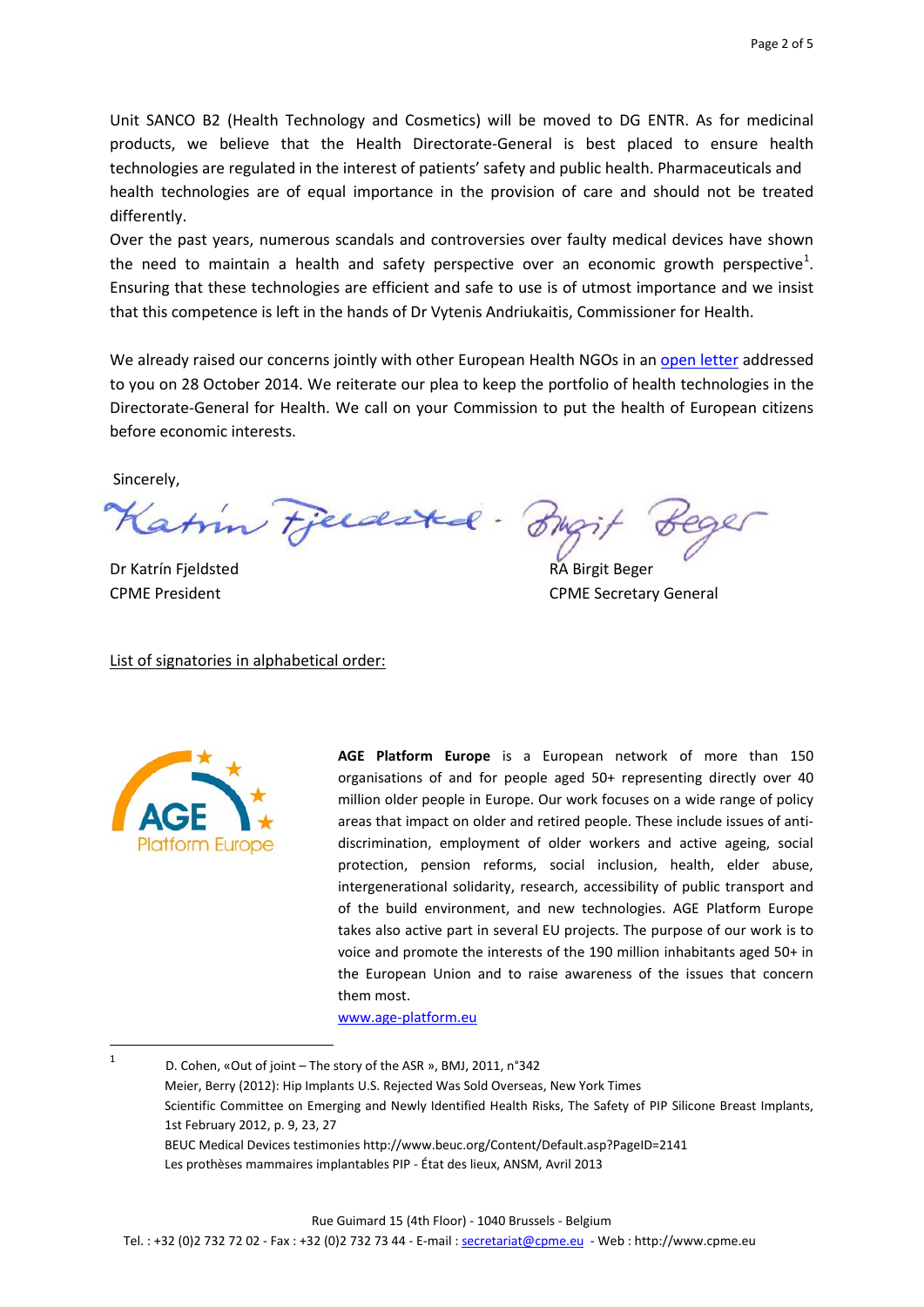









The **Association Internationale de la Mutualité (AIM)** is a grouping of autonomous, not-for-profit health insurance and social protection bodies that operate on the principle of solidarity. Currently, AIM's membership consists of 61 organizations in 27 countries. In Europe, they provide social coverage against sickness and other risks to more than 230 million people. AIM strives via its network to make an active contribution to the preservation and improvement of access to health care for everyone. [www.aim-mutual.org](http://www.aim-mutual.org/)

**BEUC, the European Consumer Organisation** has a membership of 40 wellrespected, independent national consumer organisations from 31 European countries (EU, EEA and applicant countries). BEUC acts as the umbrella group in Brussels for these organisations and our main task is to represent our members and defend the interests of all Europe's consumers.

[www.beuc.org](http://www.beuc.org/)

**The Council of European Dentists (CED)** is a European not-for-profit association which represents over 340,000 practising dentists through 32 national dental associations and chambers from 30 European countries. Its key objectives are to promote high standards of oral healthcare and effective patient-safety centred professional practice across Europe, including through regular contacts with other European organisations and EU institutions. CED is registered in the Transparency Register with the ID number 4885579968-84.

[www.eudental.eu](http://www.eudental.eu/)

**The Standing Committee of European Doctors (CPME)** aims to promote the highest standards of medical training and medical practice in order to achieve the highest quality of health care for all patients in Europe. CPME is also concerned with the promotion of public health, the relationship between patients and doctors and the free movement of doctors within the European Union. CPME represents the National Medical Associations of 27 countries in Europe and works closely with the National Medical Associations of countries that have applied for EU membership as well as specialized European medical associations. To achieve its goals, CPME cooperates proactively with the Institutions of the European Union. [www.cpme.eu](http://www.cpme.eu/)

The **European Association of Hospital Pharmacists (EAHP)** is an association of 34 national organisations that represents and develops the hospital pharmacy profession at the European and international level in order to ensure the continuous improvement of care and outcomes for patients in the hospital setting. This is achieved through science, research, education, practice, as well as sharing best-practice and responsibility with other healthcare professionals.

[www.eahp.eu](http://www.eahp.eu/)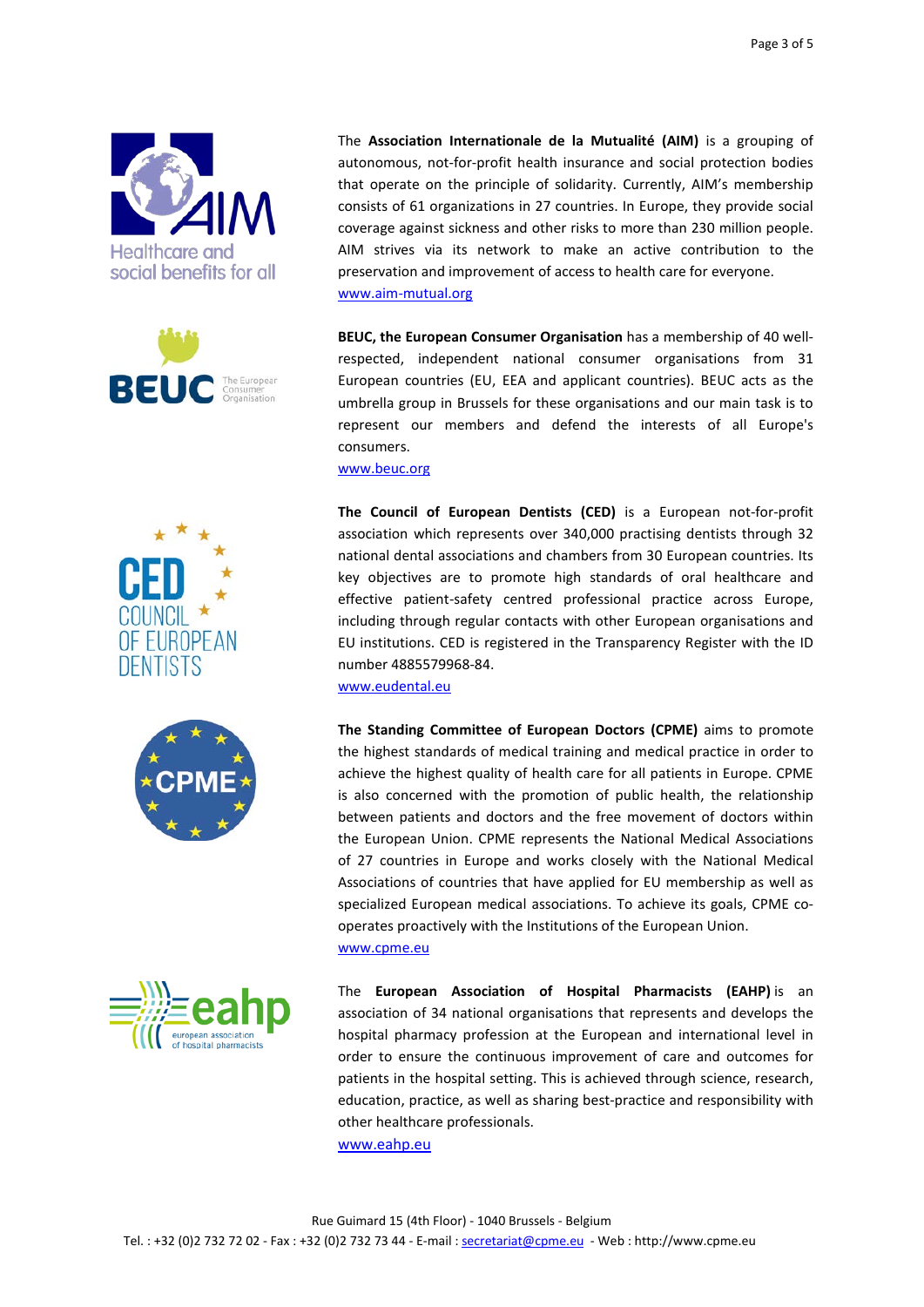



The **European Federation of Nurses Associations (EFN)** was established in 1971. The EFN represents over 34 National Nurses Associations and its work has an effect on the daily work of 6 million nurses throughout the European Union and Europe. The EFN is the independent voice of the nursing profession and its mission is to strengthen the status and practice of the profession of nursing for the benefit of the health of the citizens and the interests of nurses in the EU & Europe.

[www.efnweb.be](http://www.efnweb.be/)

The **European Heart Network (EHN)** is a Brussels-based alliance of heart foundations and likeminded non-governmental organisations throughout Europe, with member organisations in 24 countries.

The EHN plays a leading role in the prevention and reduction of cardiovascular diseases, in particular heart disease and stroke, through advocacy, networking, capacity-building and patient support, so that they are no longer a major cause of premature death and disability throughout Europe.

The **European Patients' Forum (EPF)** was founded in 2003 to ensure that

[www.ehnheart.org](http://www.ehnheart.org/)



the patients' community drives policies and programmes that affect patients' lives to bring changes empowering them to be equal citizens in the EU. EPF currently represents 64 members, which are national coalitions of patients organisations and disease-specific patient organisations working at European level. EPF reflects the voice of an estimated 150 million patients affected by various chronic diseases throughout Europe. EPF's vision for the future is that all patients with chronic and/or lifelong conditions in the EU have access to high quality, patient-centred equitable health and social care.

[www.eu-patient.eu](http://www.eu-patient.eu/)

**EPHA** is a change agent – Europe's leading NGO advocating for better health. We are a dynamic member-led organisation, made up of public health NGOs, patient groups, health professionals, and disease groups working together to improve health and strengthen the voice of public health in Europe. EPHA is a member of, among others, the Social Platform, the European Public Health and Agriculture Consortium (EPHAC), the Health and Environment Alliance (HEAL), and the EU Civil Society Contact Group.

[www.epha.org](http://www.epha.org/)